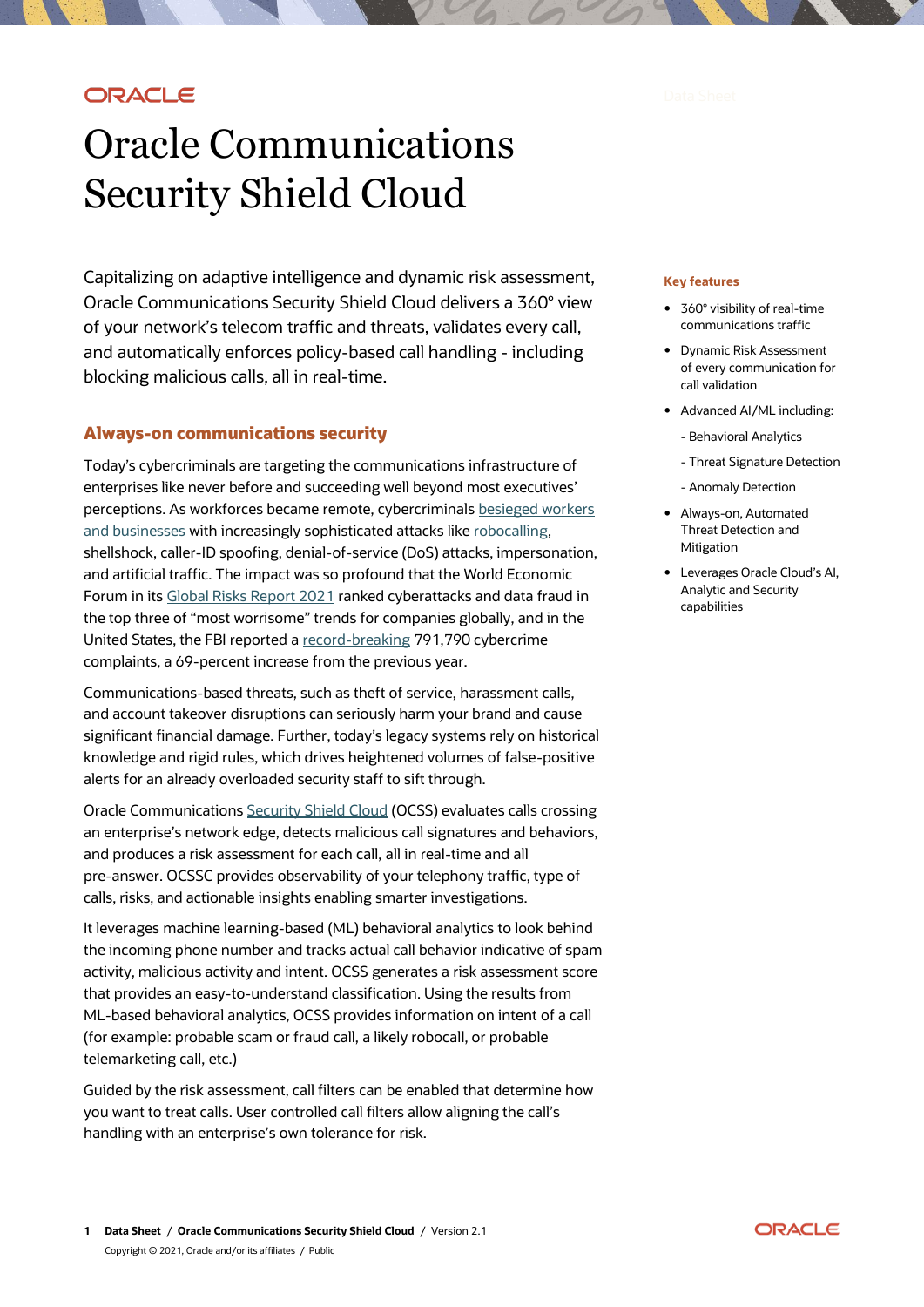With unwanted and unwelcome calls filtered out, or at least flagged, you can avoid costs by reducing time wasted on answering these calls. Moreover, with higher risk calls identification, you can save on verifying or authenticating users by only sending higher risk callers to an advanced verification process and low risk callers to an expedited process. OCSSC's capabilities protect enterprises from telecom-based threats, such as theft of service, harassment calls and account takeover.

## **Observability**

The Oracle Communications Security Shield Cloud provides real-time visibility of your communications traffic through an intuitive, comprehensive, dashboard. The business analytics information provides actionable insights as attacks or anomalies occur, enabling quick investigations and remedies while attacks are still in progress. The dashboard provides information on traffic metrics and patterns, on threat occurrences and their sources, and on the reputation score distribution for calls, as well as documenting all of the actions taken for identified threats.



Figure 1. Oracle Communications Security Shield Cloud Dashboard.

### **Dynamic risk assessment**

Communications traffic is secured through real-time risk assessment leveraging ML analytics. This assessment verifies the identity of the caller and called party, the type of call and determines the risk they pose to your business or infrastructure. A data-driven Dynamic Risk Assessment ("Reputation Score") is generated for each call, and your enterprise can select which policies apply for each class of reputation score, so that all subsequent call handling aligns with your business's risk policies.

The advanced detection methods supersede (static) rule-based mechanisms of legacy or knowledge-based authentication (KBAs) systems. KBA systems are especially susceptible to breaches because adversaries can compile a 'profile' through phishing/pharming and information available on the dark web. OCSS Cloud's advance detection methods rely, in part, on historical and real-time data, which provides sound actionable insights, and helps to avoid the massive volume of false-positive alerts that legacy solutions may

#### **Key business benefits**

- Protects real-time communication services, with actionable insights to automatically mitigate risks
- Validates your callers
- Detects unwanted calls
- Addresses telephonybased-threats such as:
	- Account Takeover Fraud
	- Nuisance Calling (Caller-ID Spoofing)
	- Toll Fraud
	- Toll Free Traffic Pumping

- Telephony Denial of Service (TDoS)

- Provides a comprehensive, intuitive view of your realtime communications traffic
- Provides analytics for more efficient incident management
- Requires minimal time for set-up and learning (training)

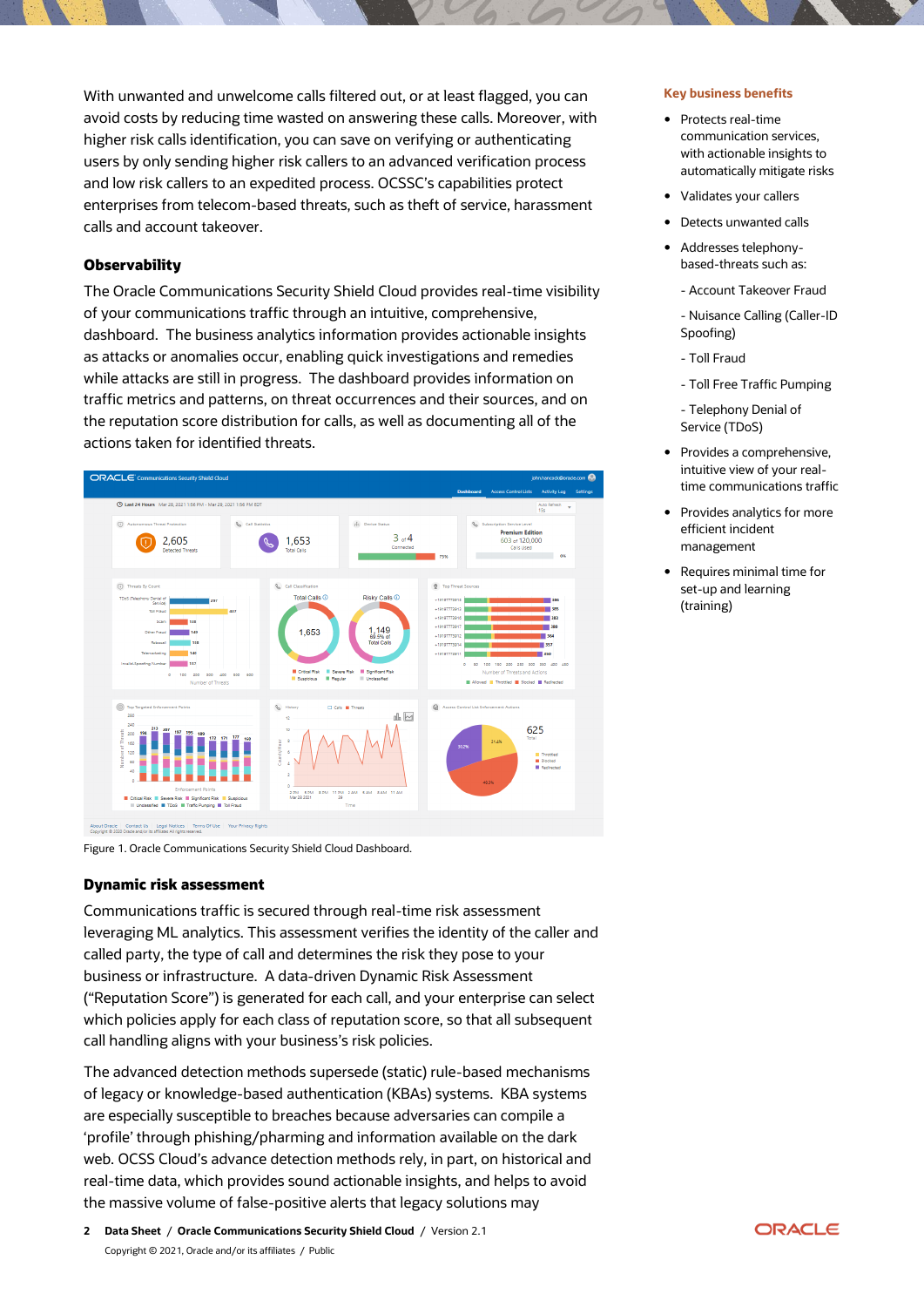generate. This allows your IT security staff to focus on real issues more central to your core business.

## **Real-time enforcement**

The Oracle Communications Security Shield Cloud's policy-based enforcement capability enables enterprises to configure how to mitigate calls with unacceptable risk scores, specific type of calls (so-called no value calls like robocalls) as well as generic access control lists for allowing or blocking calls to enter or leave your network. This ensures that the handling of each call aligns with the enterprise's own risk tolerance guidelines. Options for mitigating attacks include:

- Blocking calls during call setup
- Redirecting calls to an investigator or a call recording server
- Terminating live calls
- Rate limiting calls to a specific calls per second limit

The enforcement actions are executed by the Oracle Enterprise Session Border Controller or Oracle Session Router.

## **Summary**

With OCSS, Oracle provides a unique real-time communications security solution that capitalizes on Oracle Cloud's advanced analytical methodologies, AI/ML capabilities and security features. OCSS provides always-on, real-time communications security to protect your network from cybercriminals.

The objective of protecting your communication infrastructure and services is to increase your productivity, reduce your operational risks, improve productivity of your security staff, maintain your brand's loyalty, and protect your bottom-line.

Oracle can provide you with a risk assessment of your environment based on your unique inputs. Ask your Oracle representative how you can experience the benefits of OCSS.

## **Related Oracle Communication products**

- [Oracle Enterprise Session](https://www.oracle.com/a/ocom/docs/industries/communications/enterprise-session-border-controller-ds.pdf)  [Border Controller](https://www.oracle.com/a/ocom/docs/industries/communications/enterprise-session-border-controller-ds.pdf)
- Oracle Enterprise [Communications Broker](http://www.oracle.com/us/industries/communications/enterprise-communications-broker-ds-2051234.pdf)
- Oracle Communications **[Session Router](https://www.oracle.com/industries/communications/service-providers-network/products/session-router/)**